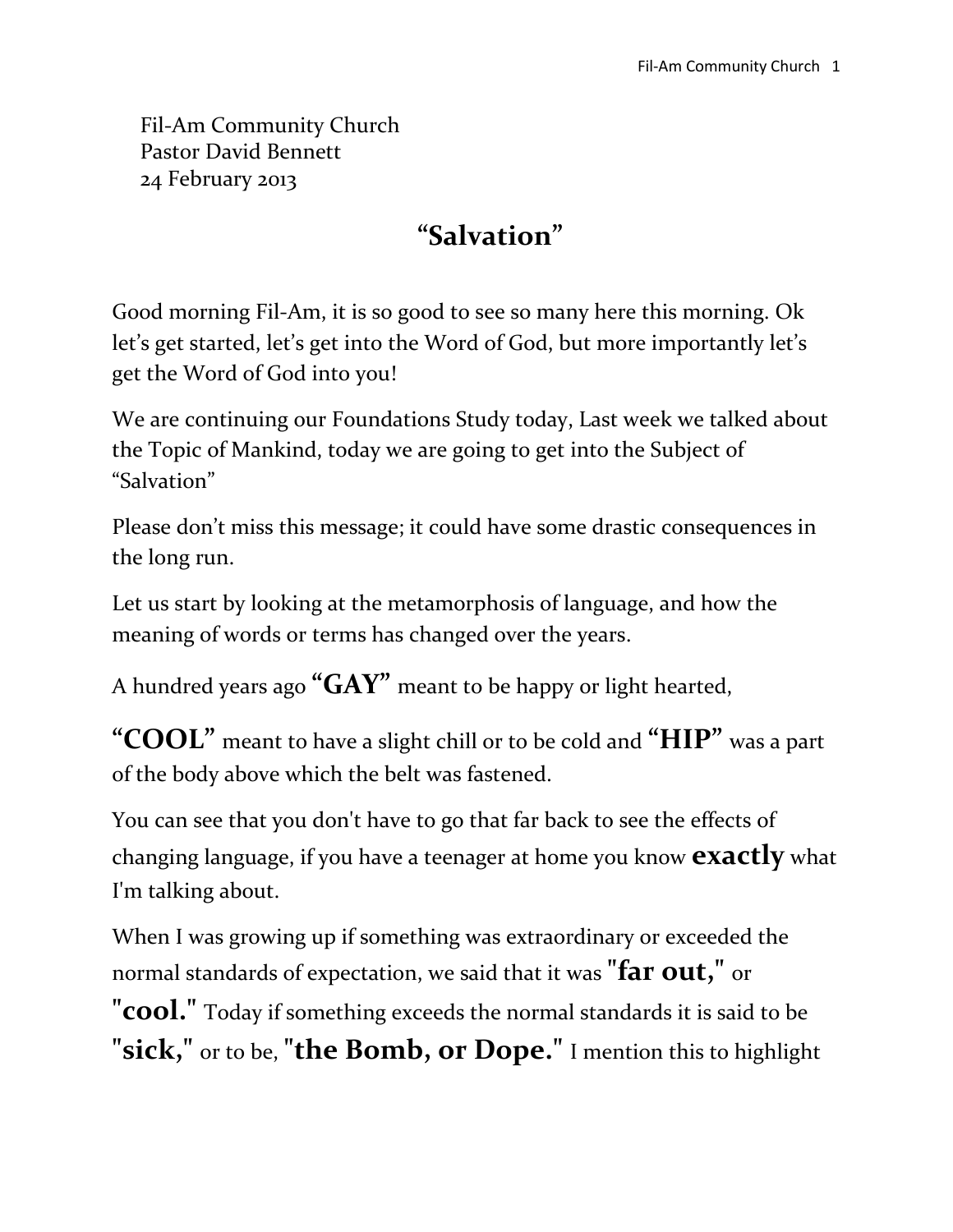the reality that as language changes and precise communication becomes more complicated, words have a tendency to lose their impact and meaning.

Nowhere has this been more pronounced than in the church. When I was growing up terms like**, "Giving your heart to Jesus,"** or **"being born again,**" were often used to speak about Salvation but over time, like a lot of other language, in the minds of many these terms have tended to lose some of their impact and the need for more specific language has become evident.

It is to that end that we as Christians need to be clear and unambiguous as we present the gospel of Jesus Christ to others.

Part of the reason we are preaching the Foundations series is to help us, as a body of believers, to become more theologically precise; to once again reassign meaning to terms like, **"being born again,"** so that when we use these terms there is a common understanding as to what it is we are referring.

We come today to the doctrine of salvation, which, in theological jargon is called, **"Soteriology,"** coming from the two Greek words, **"Soter,"** to save or deliver, and **"Logos,"** which simply means word. Thus, Soteriology is simply a word about salvation.

Of all the doctrines of the Bible, the doctrine of Salvation is one with which every Christian should be familiar. Not only because our **Salvation depends upon it,** but because it is the one message which we as God's people have been commissioned to share with the world around us and it is the only message whereby lost people can come into a **Personal** and **Saving** relationship with God the Father through Jesus Christ the Son.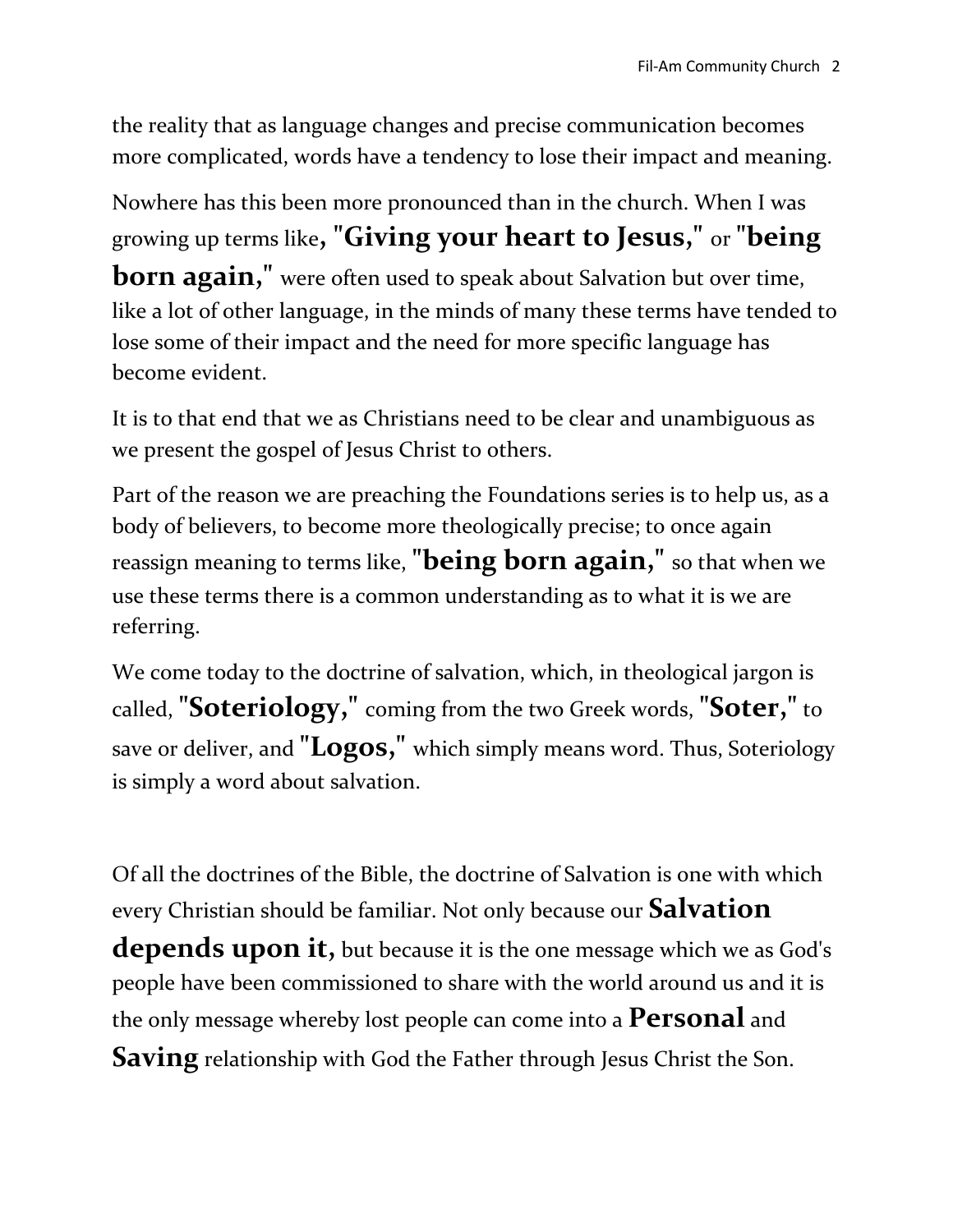For the purpose of our study this morning, we are going to keep it simple and discuss salvation within the context of three simple points. We will begin with our need, then move to God's provision and then conclude with our response.

## **1. Our Need**

As we studied last week, when we considered the doctrine of man, in the Garden of Eden Adam and Eve sinned against God and because of their sin all of us are born with a sinful nature. That is, by our very nature we are predestined to sin.

The Bible makes it clear in Romans 3:23 that all have sinned and fallen short of the glory of God.

Romans 5:12 says, "Therefore, just as sin entered the world through one man, and death through sin, in this way death spread to all men, because all sinned."

So you see sin is universal. Everyone is born a sinner. As we noted in our study of anthropology: We sin primarily because we are sinners; we are not merely sinners because we sin.

Understanding the universal nature of sin, we should consider some of the consequences or realities of sin.

Sin does several things. First of all, sin separates us from God.

# *Separation*

The just and gracious God of the universe looked upon hopelessly sinful people and sent his son, Jesus Christ in the flesh, to bear his wrath against sin on the cross to show his power over sin and the resurrection so that all who have faith in him will be **reconciled** to God forever.

God is the **Creator**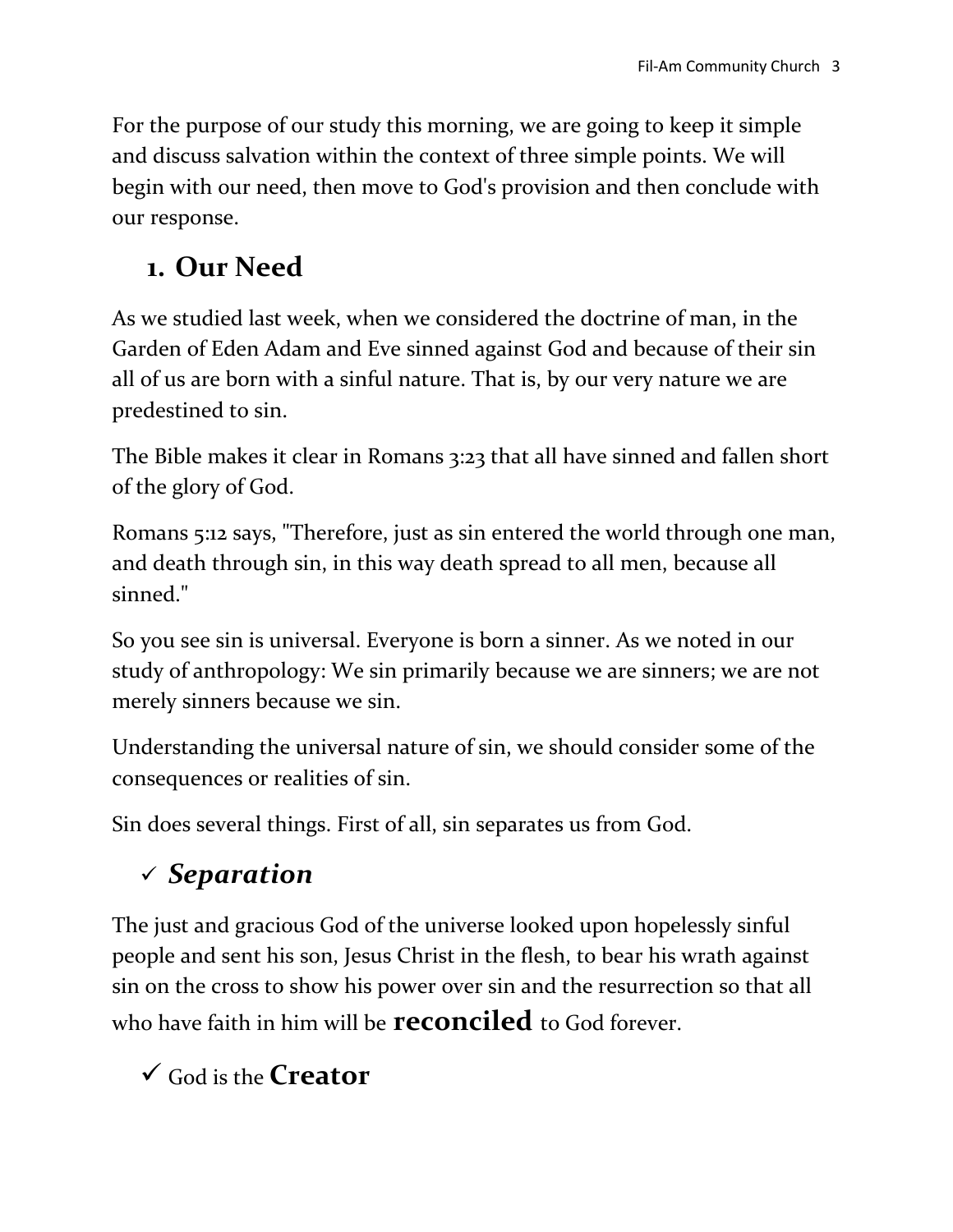#### God is **Just**

God is **Gracious**

He looked upon hopeless sinful people…

- We have **Rebelled** against God
- We are **Separated** from God
- We are Dead without God

But God sent his only begotten……

- $\checkmark$  Jesus life displayed the **Righteousness** of God
- Jesus death satisfied the **Wrath** of God
- Jesus resurrection demonstrated the **Power** of God

So that all that have faith in him will be reconciled to God

- God is the **Giver** of the Gospel
- $\checkmark$  God is the **Gift** of the Gospel
- $\checkmark$  God is the **Goal** of the Gospel

Isaiah 50:1-2 assures us that our sin separates us from God. It says, *"Indeed, the Lord's hand is not too short to save, and His ear is not too deaf to hear. But your iniquities have built barriers between you and your God, and your sins have made Him hid His face from you so that He does not listen."*

In the Garden of Eden, before the fall, Adam and Eve had fellowship with God, but after the fall, their fellowship with God is broken.

The result is that all of us are born **out of fellowship** with God.

The Bible tells us that our problem is one which we cannot solve. That means that there is **NOTHING** we can do within our own ability to get back to where Adam was before the fall.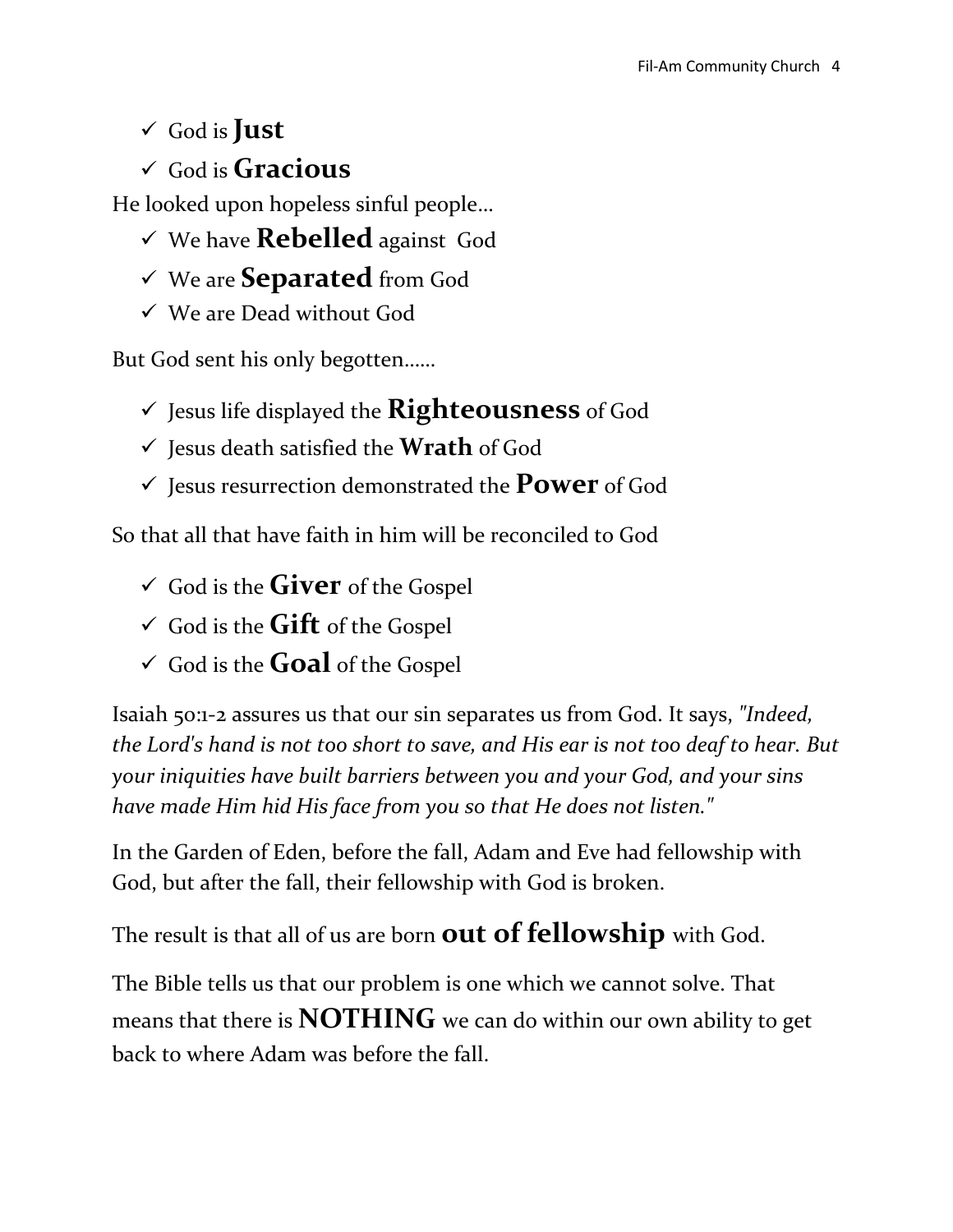When confronted with these biblical truths, people have come up with different ways of dealing with man's problem.

One popular philosophy is that if you are just good enough, if you do enough good deeds while you are on earth, that someday, when you stand before God He will put all of your good deeds on one side of the scale and all of your bad deeds on the other side of the scale and if your good deeds outweigh your bad deeds then you'll get into heaven.

The only problem with that philosophy is that it is **NOT BIBLICAL**. The bible tells us that we cannot be saved by works.

Titus 3:5 tells us that we cannot be saved by works and Ephesians 2:8-9 says that we are saved by **Grace through Faith**, and not by our own doing, our salvation is a gift of God, not of works so that no one can boast about how good they have been.

Our problem is not lack of self-esteem, as some would have us believe. Our problem is not ignorance or lack of knowledge; if man has anything today he has intelligence and information.

Our problem is that we are **Sinners** and that our sin **Separates** us from God.

# *Condemnation*

But not only does it separate us from God, it **Condemns** us before God. The scripture is clear is in Romans 6:23 which says that the penalty for sin, or God's just punishment for sin, is **DEATH**.

That means He must **PUNISH** sin. To do anything less would not be in keeping with His character. He is a just God and His justice demands full payment for our sin.

Ezekiel 18:4 says that the soul that sins shall die.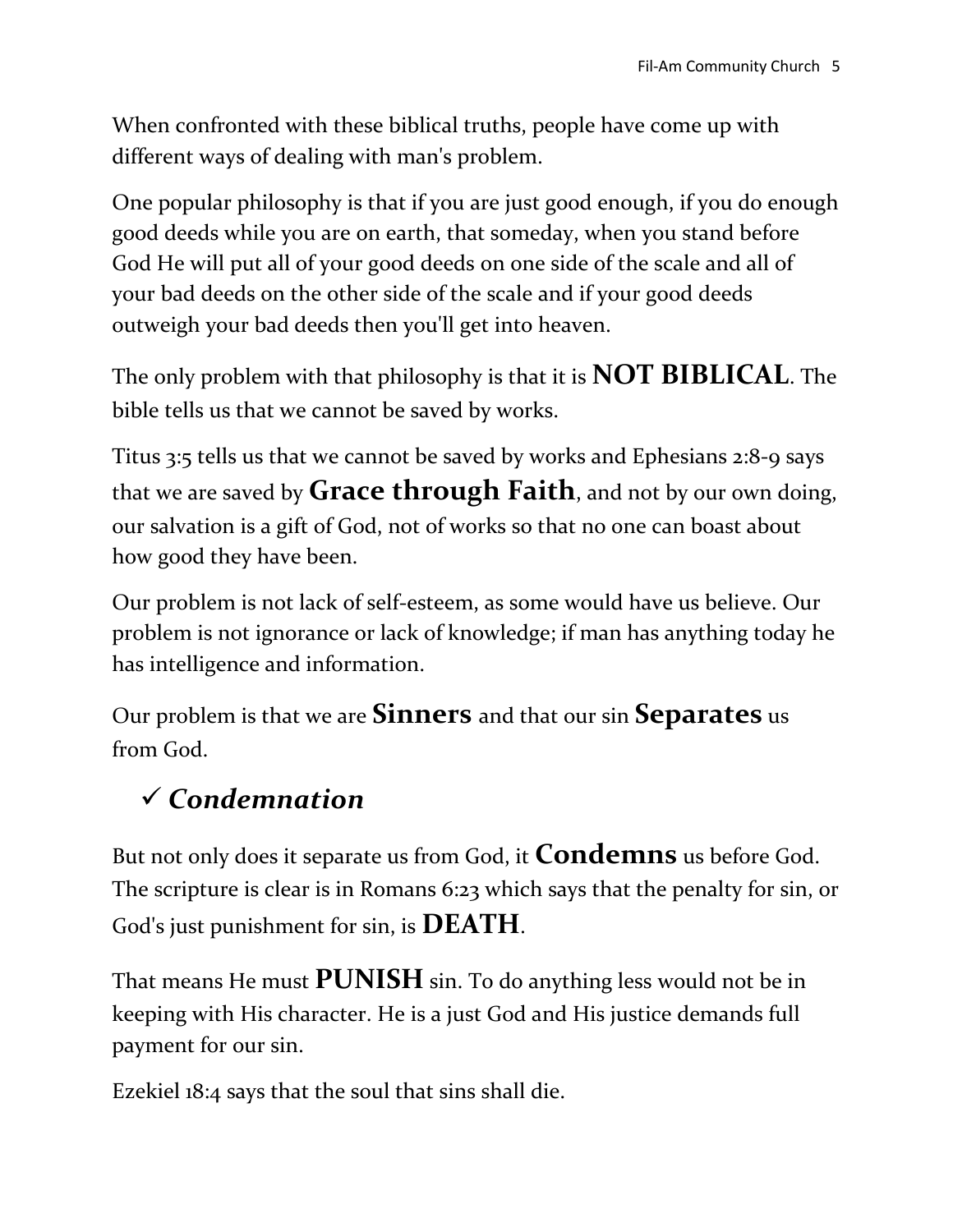Therefore our understanding of **How** and **Why** God saves us must in context with proper Theology and what God has revealed to us about Himself.

You see, because God is righteous and just, He must punish sin and because we are all sinners, we are condemned before God. And knowing that we cannot do anything in and of ourselves to escape our just punishment, our plight is really rather desperate.

That's why the Bible tells us that salvation is rooted and grounded in the character of God Himself. Not only is God **Just**, but God is **Loving** and as a loving God He wants to **Save** sinners.

It is important to remember that when we talk about any one doctrine, we must remember to be consistent with all the other doctrines of the bible.

For instance, when talking about the doctrine of salvation, we must be consistent with the doctrine of God. We know God is righteous and perfectly just according to his **Holy Law**.

The Law's purpose was to **reveal** the Holiness of God and the Sinfulness of Man. The Law's main focus was **not to cleanse** people; it was to point to **our need** to be cleansed.

You have a mirror in your bathroom, which is a picture of the Law and there is a basin underneath the mirror. You do not wash yourself with the mirror, it only reveals the dirt. Just so the Law is the mirror that reveals our Sin. Beneath the Mirror is a wash basin where the dirt is removed from our lives.

This brings us to God's provision.

### **2. God's Provision**

Remember that God created us for His **Glory** and for **Fellowship**.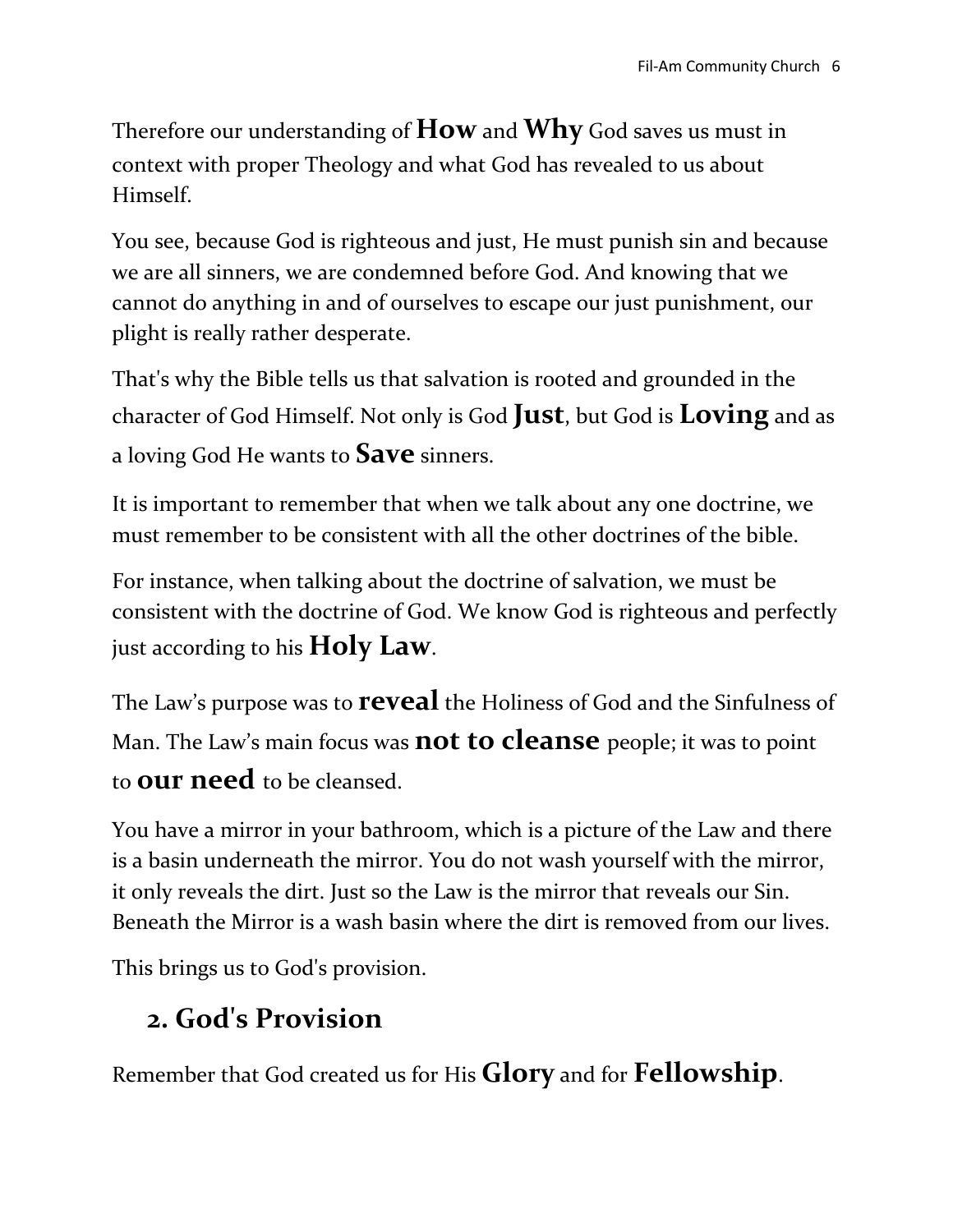As long as we remain in our sin we can neither be in fellowship with Him, nor can our lives give Him glory.

In order for us to live for our created purpose we must somehow be **Reconciled** to God. This is the great story of salvation. The Bible states this very clearly in 2 Corinthians 5:19 when it says, "...*in Christ, God was reconciling the world to Himself, not counting their trespasses against them, and has committed the message of reconciliation to us."*

The Bible tells us that **Salvation** is from the Lord. That is, if it were left to us we would forever be lost.

God is the one who **Initiates** and **Consummates** our salvation. It is His work alone. There are several things about salvation every Christian should understand.

# *Why?*

First we need to consider the **WHY** of our salvation. Why did God save us?

The reason God saved us has more to do with who God is than it does with who we are.

The Bible tells us that God is merciful - Psalm 103:17 says, "*But from eternity to eternity the Lord's faithful love is toward those who fear Him*."

Lamentations 3:22-23 says, *"Because of the Lord's faithful love we do not perish, for His mercies never end. They are new every morning; great is your faithfulness!"*

Not only is God merciful, but He is gracious. God's grace is simply God's **Unmerited** favor towards us.

We do not deserve it; we did nothing to merit it or to earn it; again, it is grounded in God's character.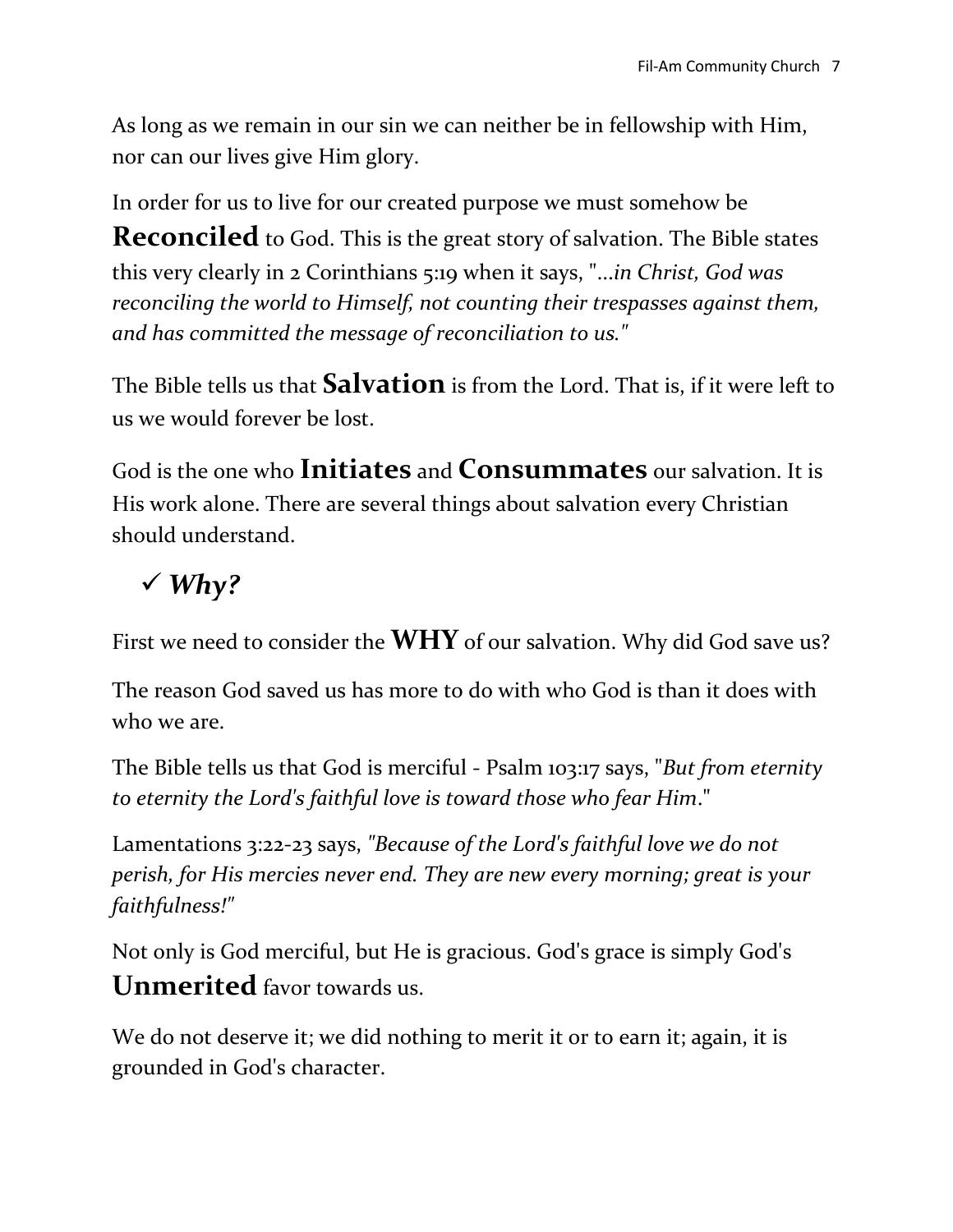Because God is merciful and loving and gracious, He offers us salvation. He does not offer us His salvation because of who **we are**; He offers it to us because of Who **He is**. That means that because of God's mercy He does not punish us the minute we sin, and because of His grace, He offers us forgiveness of sins, salvation from the penalty of sin and eternal life.

### *How?*

But secondly we consider the **HOW** of our salvation. How did God make it possible for us to be saved? This is where we want to talk about the **Atoning** work of Christ, or the doctrine of the atonement.

There are many today who don't like to talk about the cross or the shed blood of Jesus. They say it is bloody, violent and barbaric. Instead they like to talk about the example Jesus set or the love that He wanted us to share with each other. But folks without the **blood atonement** we have no hope of salvation.

The Bible story is this: since we are all sinners and thus under the condemnation of sin, and since we could not do anything to bring about our own salvation, It was only through God's only Son, Christ that we have atonement.

You see God's justice **demanded** a sacrifice which would pay the price for our sins. Our own lives were already forfeit because we were under the condemnation of our own sins.

Only a sinless person could pay the price and be an acceptable substitute for us. That's why God sent Jesus to die on the cross for us. Because Jesus was sinless, He was an **acceptable sacrifice** for our sins.

Jesus was **THE** sacrifice that turned away the **wrath** of God.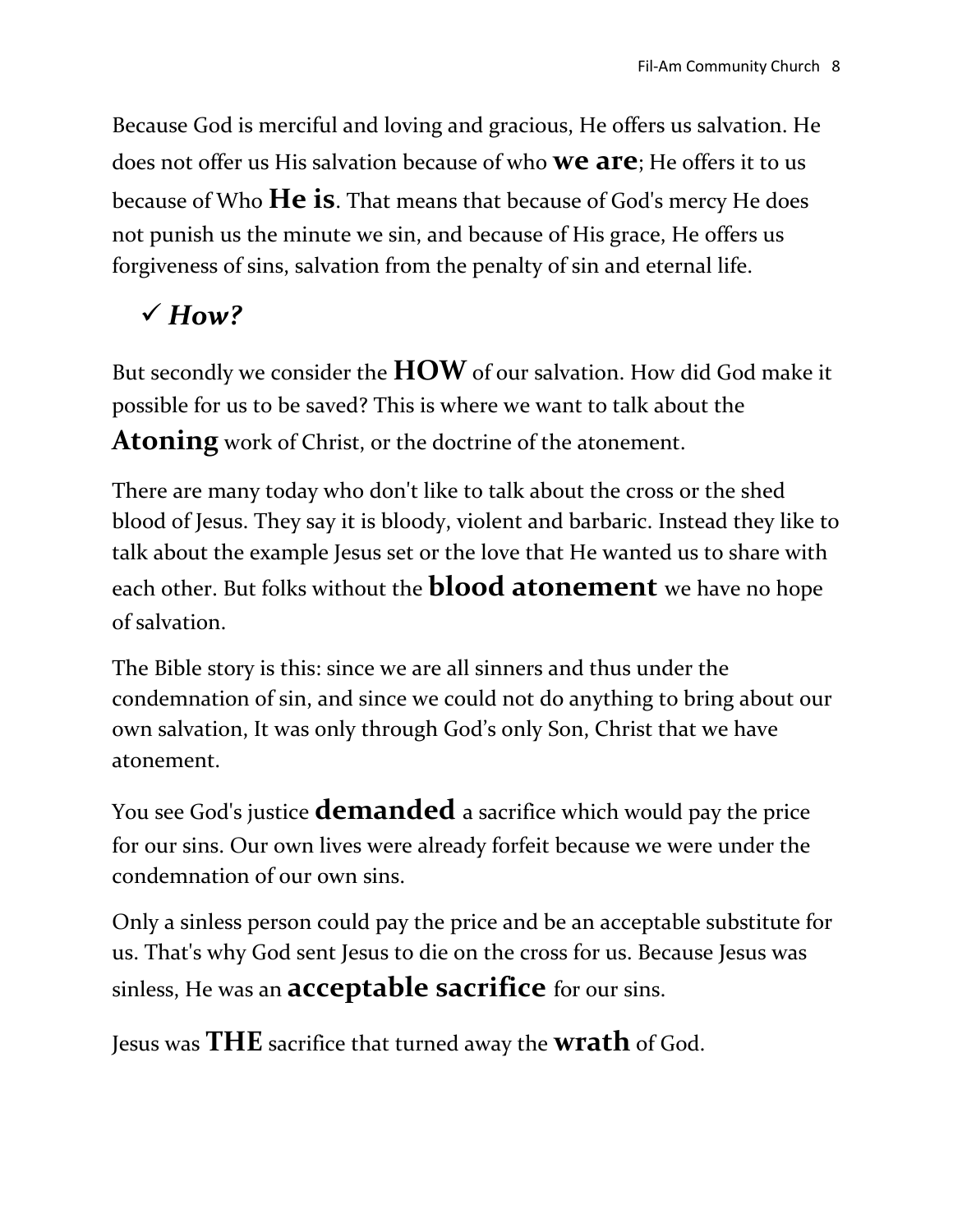And when He died on the cross, He did so in our place. In ancient Israel each year the high priest would take a spotless lamb and would sacrifice that lamb, taking its blood and sprinkling it on the Ark of the Covenant to cover or atone for the sins of the people for that year.

This was a picture which pointed to what Jesus would do. His blood would not merely cover our sins; instead it would **wash** our sins away, making us right before God.

When Jesus died on the cross He took our place and paid the penalty for our sins. That's why the cross is central to our understanding of salvation.

Hebrews 9:22 says that **without**the shedding of blood our sins cannot be forgiven. On the cross Jesus, the Lamb of God who **takes away** the sins of the world, shed His blood to atone for our sins.

It was absolutely necessary for Jesus to shed His blood on the cross, otherwise the just demands of a holy God could not have been met and we would have **no hope** of salvation.

Jesus says the same thing in Matthew 26:28 at the last supper table. He told His disciples, *"For this is my blood that establishes the covenant; it is shed for many for the forgiveness of sins*."

Revelation 1:5 says, "*And from Jesus Christ, the faithful witness, the firstborn from the dead and ruler of the kings of the earth. To Him who loves us and has set us free from our sins by His blood..."*

The hymns of our faith give witness to our understanding of this truth.

What can wash away my sins? **Nothing but the blood of Jesus**. What can make me whole again? Nothing but the blood of Jesus.

You see because the blood of Jesus was shed for you and me, for our sins on Calvary's cross, there is no other way for us to be rid of our sins except through Jesus.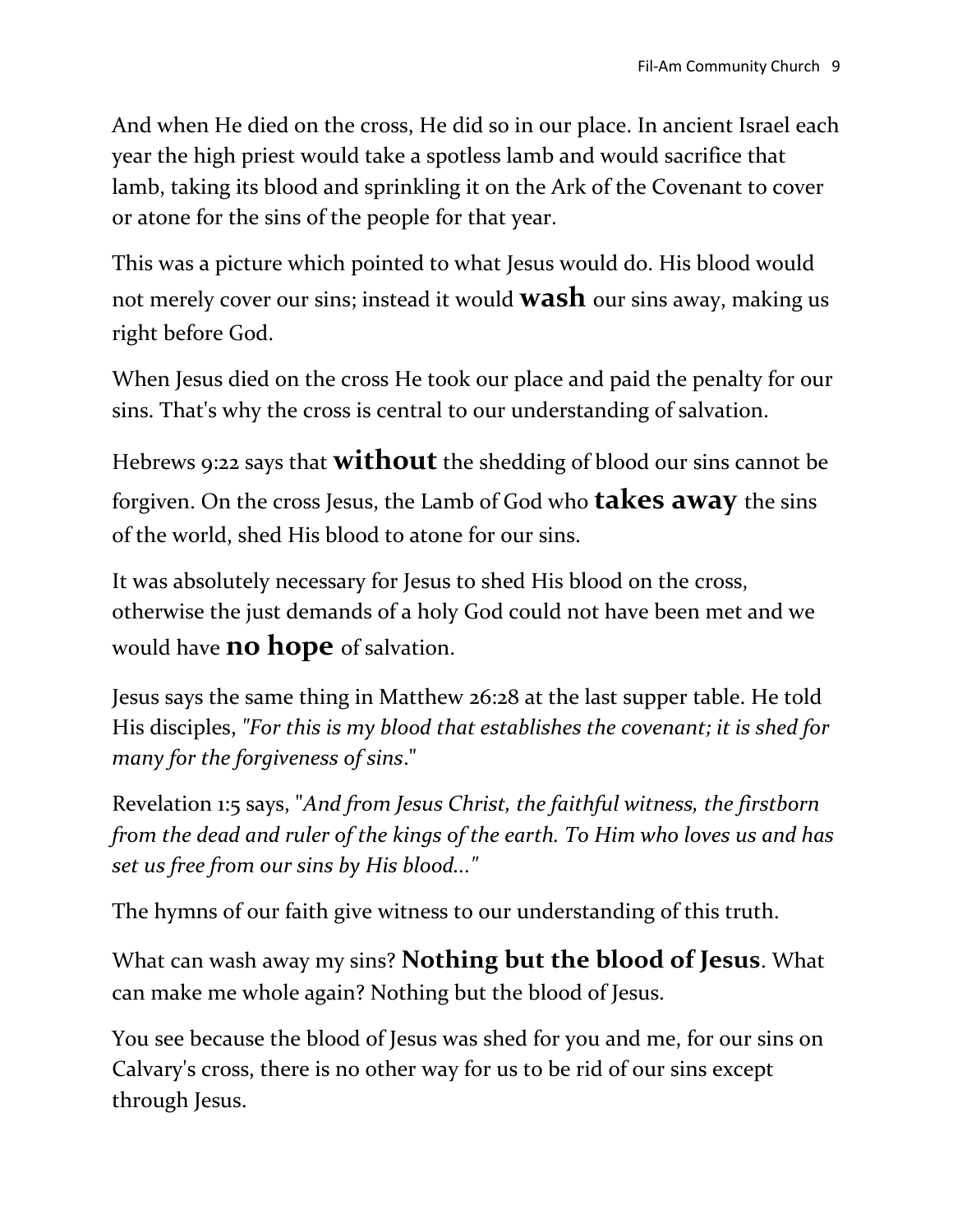Jesus said in John 14:6, *"I am the way, the truth, and the life; no man comes to the Father, except through Me."*

One of the foundational truths of our doctrine of salvation is that there is **no other** way to get saved except through Jesus.

There are many who have a problem with that truth. Some, known as **Pluralists**, say that there are many roads to God. After all, they reason, how could God love the world and yet allow so many people to live and die without having a chance to accept the free gift of eternal life in Jesus? Their problem, of course, is that their theology is not **biblically based** but is rooted and grounded more in their fallen sense of what they deem to be right and wrong.

God would have been justified in sending us all to hell. None of us deserved to be saved. The love of God is seen in that He has made it possible for any of us to be saved. But at the end of the day we cannot escape the words of Jesus Himself Who said that He is the only way to God the father.

That means the **Buddhists, Muslims, Hindus** and all others who fail to put their faith in Jesus Christ alone, have no hope of heaven.

Jesus Himself claimed to be the only way. But let's not forget what Romans 10:13 says, "*For everyone who calls on the name of the Lord will be saved*."

You see, salvation is offered freely to all who accept Jesus Christ as Lord and Savior. But Jesus Himself says in John 3:18, *"Anyone who believes in Him is not condemned, but anyone who does not believe is already condemned, because he has not believed in the name of the One and Only Son of God."*

**So there you have it.** God saves us because of Who He is and He did it through the **finished** work of Jesus Christ on the cross. Jesus died in our place. Because He was sinless He was an acceptable sacrifice to satisfy the just demands of a righteous God.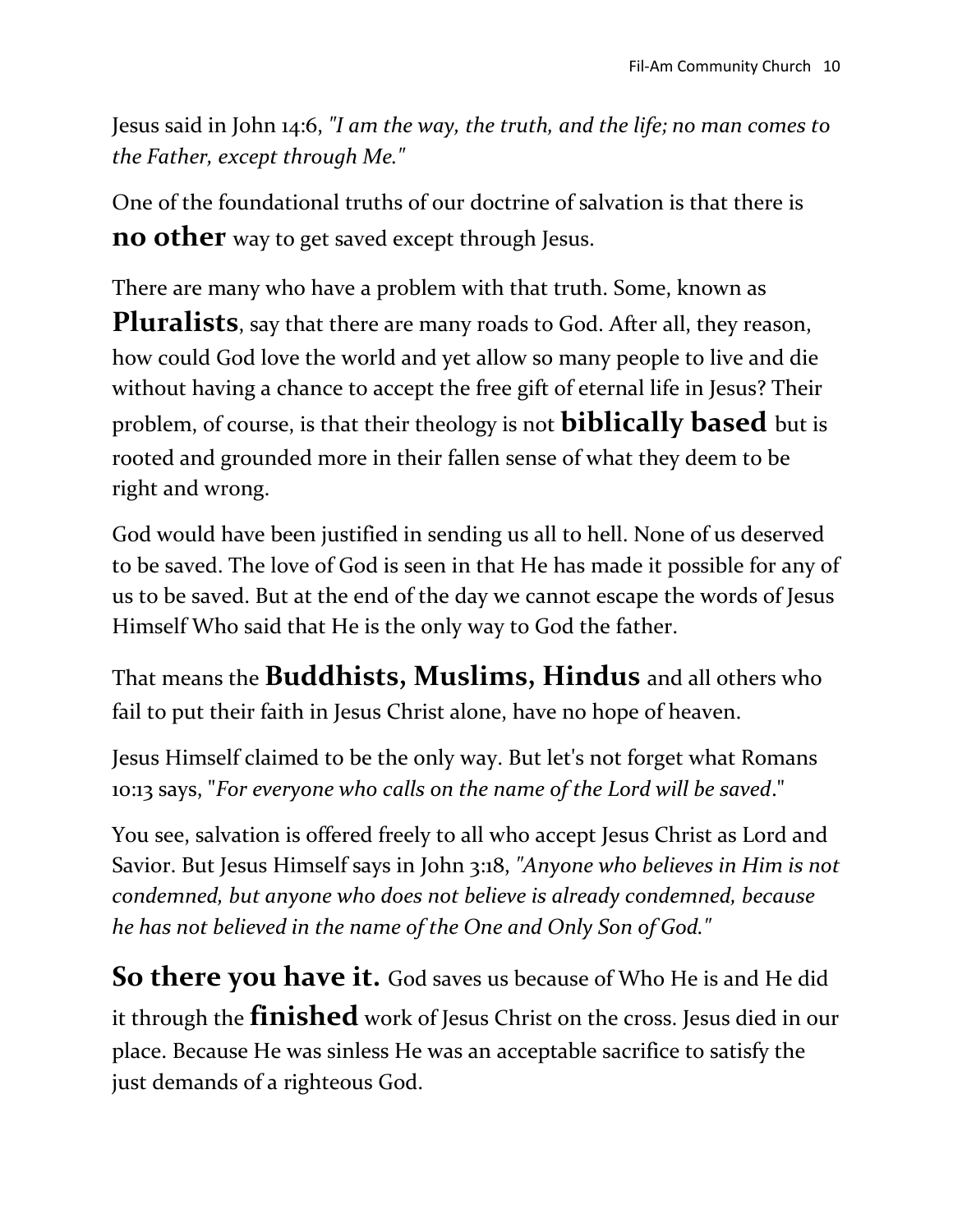But **How** do we receive this gift of salvation? While it is freely offered to all who will believe, what is the process whereby we become recipients of His grace and become Christians?

# **3. Our Response**

Perhaps you've heard a preacher or two talk about giving your heart to Jesus, or being born again, and you've wondered what exactly they were talking about. When it comes to our response the Bible gives us some clear instruction.

# *Repentance*

The first thing the Bible says is that we must repent of our sins. Preaching at Pentecost Peter called upon the crowd to *"Repent and be baptized, each of you, in the name of Jesus the Messiah for the forgiveness of your sins."*

Repentance simply means to stop going one way, to turn around and to go another way. Repentance is not popular these days. Many people want to get to heaven without having to change who they are. They want to add Jesus to the many other things in their lives.

I often use the illustration that we don't need to use Jesus as a **spare tire**  but as a **steering wheel**. Well the other night during the Woodbridge Home Group Christine told me another illustration about Jesus that just like that spare tire many people treat him like a **Hitchhiker**. He's just along for the ride and makes no decisions on where we go!

But Jesus tells us that we cannot come to Him that way. We must take up our **own cross** and follow Him.

- $\checkmark$  In repentance we **turn away** from sin, and...
- $\checkmark$  In faith we **turn to** Jesus Christ as our Savior.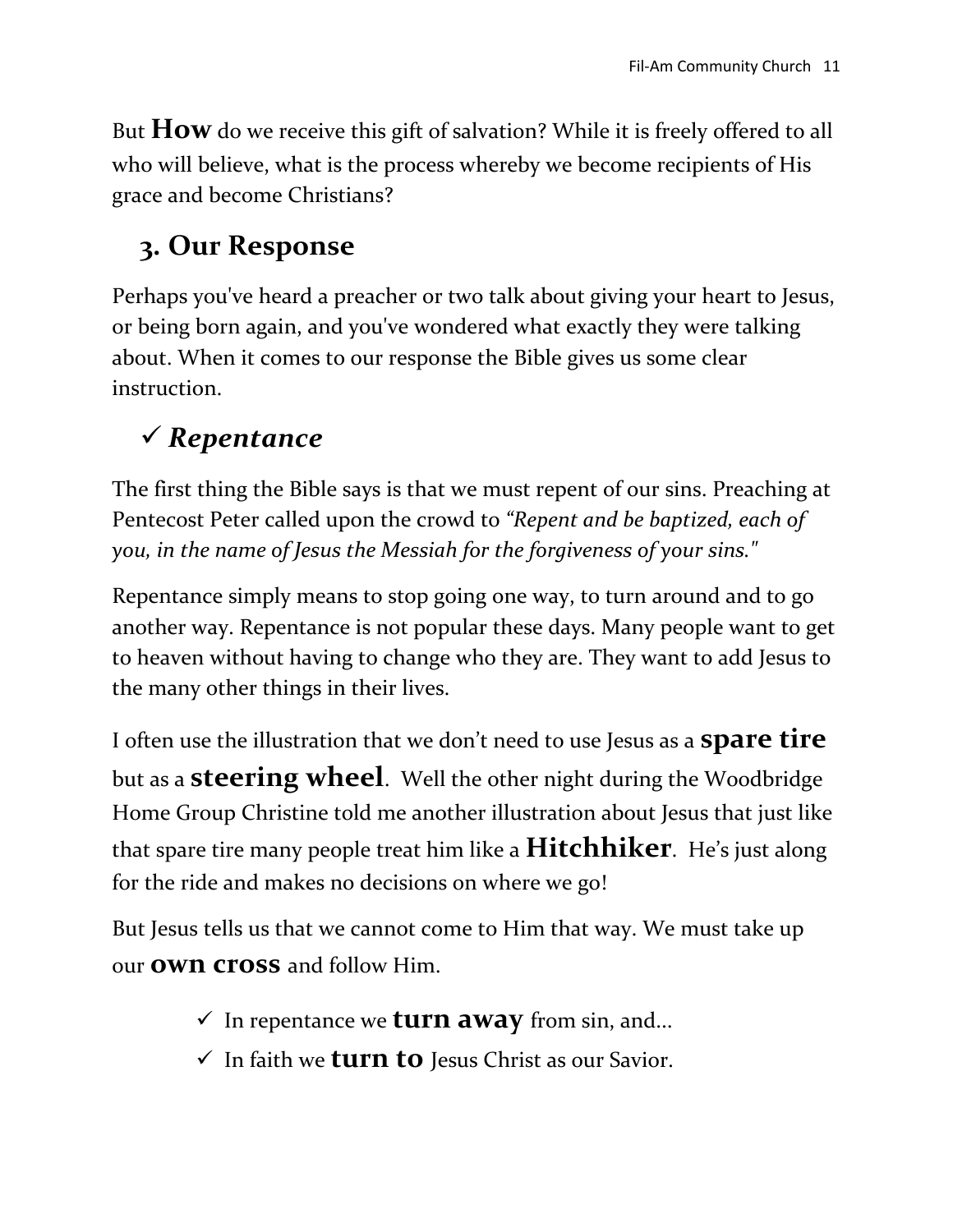That brings us to the subject of faith.

#### *Faith*

A poem called Faith & Doubt Doubt sees the Obstacles, Faith sees the way! Doubt sees the darkest night, Faith sees the Day! Doubt dreads to take a step, Faith soars on High! Doubt questions, Who believes? Faith answers, "I"

by Ruth Morgan

The Bible tells us in Ephesians 2:8-9 that *"Salvation comes by grace through faith."* That is, God's grace makes it available, and we must accept it by faith. Salvation comes to us by the **grace of God**, but faith **enables us** to reach out and receive it.

Faith means to believe. It means to put your trust or confidence in someone or something. Many times in the Bible the command is to believe, this is referring to faith. In order for us to receive the salvation offered in Christ Jesus, we must **abandon** any hope we might have in our own goodness, or in our ability to get to heaven on our own merit, and we must put our faith, our confidence, and our trust, in Jesus Christ and what He did on the cross.

- Faith sees the **invisible**,
- Believes the **incredible**,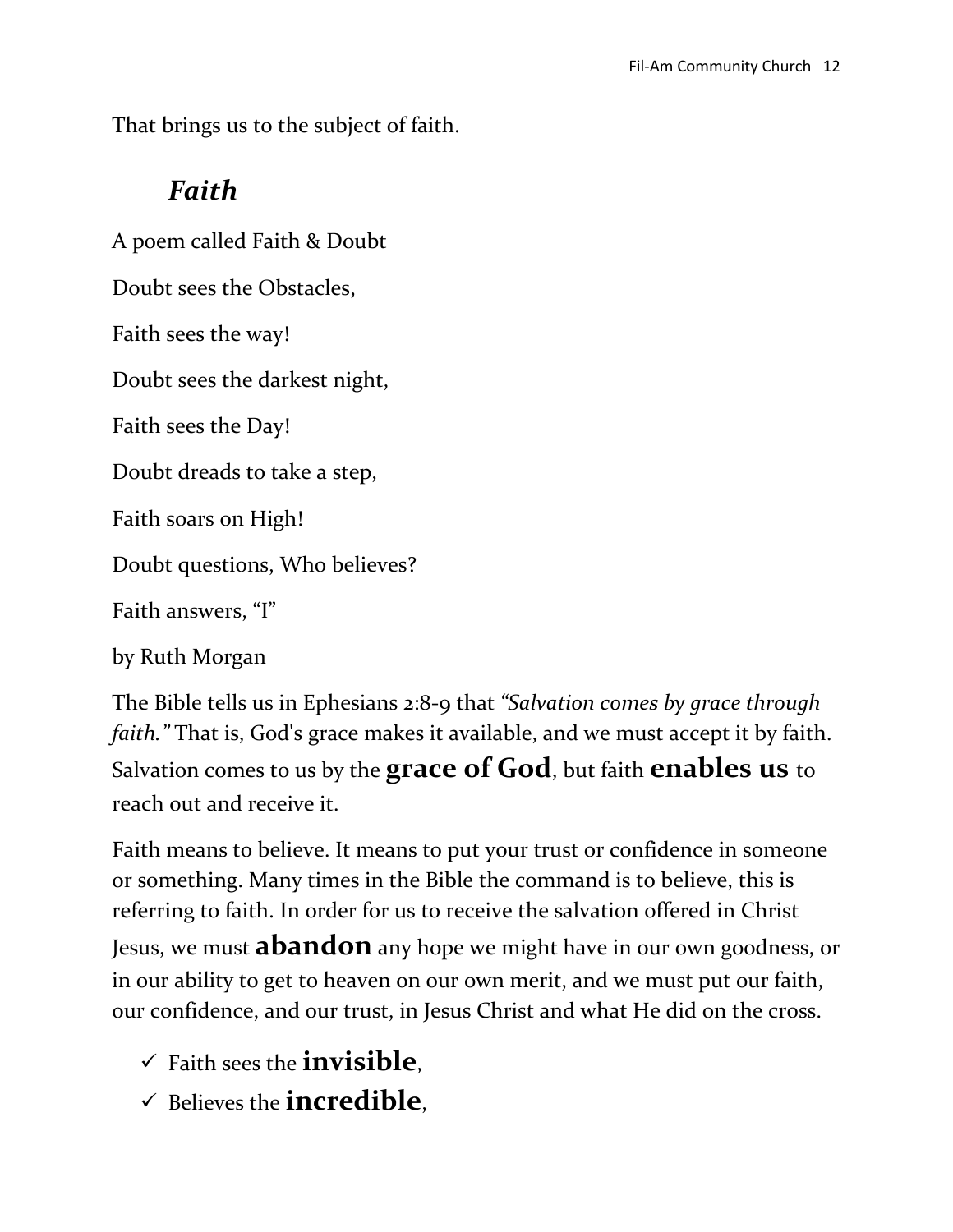#### And receives the **impossible**.

Faith like a muscle **grows stronger** only when stretched and exercised.

The great preacher Charles Spurgeon once said, "Why is faith so essential? It is because of its receptive power.

- $\checkmark$  A purse will not make a man rich, and yet without some place for his money, how could a man acquire wealth?
- $\checkmark$  Faith of itself could not contribute a penny to salvation, but it is the purse which holds a precious Christ within itself. It holds all the treasures of divine love.
- $\checkmark$  If a man is thirsty, a rope and a bucket are not in themselves of much use to him. But yet if there is a well near at hand, the very thing that is needed is a bucket and a rope, by means of which a man may draw water out of the wells of salvation and drink to his heart's content."

Faith does not simply know that Jesus died for your sins; it does not merely mean agreeing that Jesus died for your sins; **many** people have religious knowledge **(Head Knowledge**) but do not have a personal relationship **(Heart Knowledge**) with Jesus.

Faith means making a personal decision and commitment to surrender control of your life to the **Lordship of Jesus** and to trust Him and Him alone to save you.

This is what we are talking about when we ask if someone wants to give their heart to Jesus, or to ask Him into their heart. That's what it means to exercise faith.

A little faith will bring your soul to heaven, a great faith with bring heaven to your soul. Spurgeon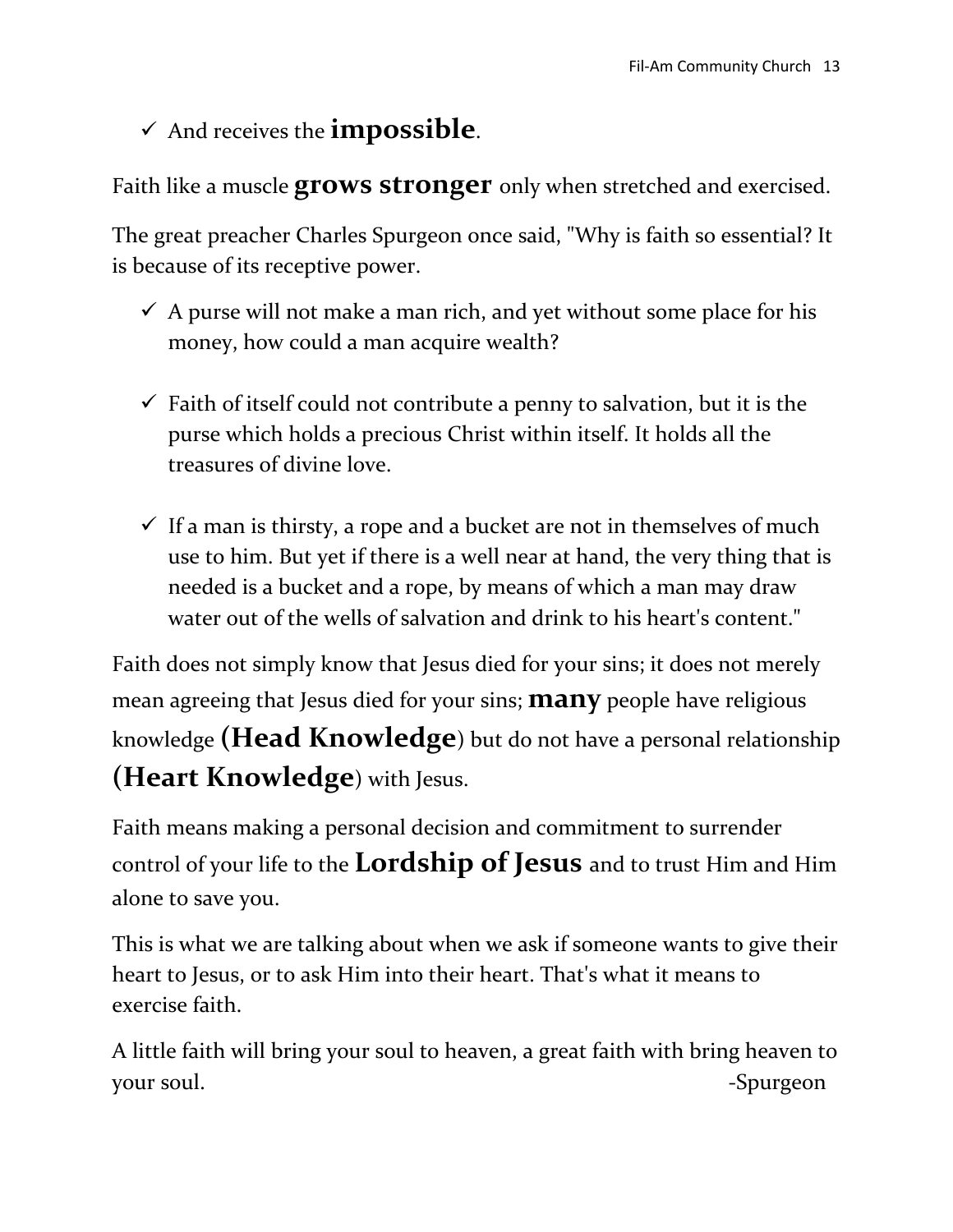Faith is not believing that God can, but that God will!

Which brings us to what happens when you trust Him?

## *Regeneration*

By repenting of your sins and placing your trust in Jesus Christ as Lord and Savior, the instant that takes place, the Bible says you become **a new** 

**creation,** you are given spiritual life, or you are born again. The theological term is regeneration, which simply means that you are made new in Christ.

Second Corinthians 5:17 says, *"Therefore, if anyone is in Christ, there is a new creation; old things have passed away, and look, new thins have come."*

When you ask Jesus to forgive your sins and place your trust in Him, not only does He create in you a new person, as we have studied in weeks past, He places His Spirit within you and He will **never leave you** nor

forsake you.

He will **ALWAYS** be with you. He writes your name in the Lamb's book of life and when the roll is called In Heaven, you'll be there. But till then He will work in your heart and your life to grow you in your spiritual life to a greater maturity. This is what we call, sanctification.

### **Conclusion**

So **there you have it**, it's really rather simple.

- $\checkmark$  We are sinners;
- $\checkmark$  Our sin Separates us from God and
- $\checkmark$  Condemns us to eternity in hell.
- $\checkmark$  God loves us and sends His only Son Jesus to die on the cross to pay the penalty for our sins.
- $\checkmark$  Through His death, burial and resurrection